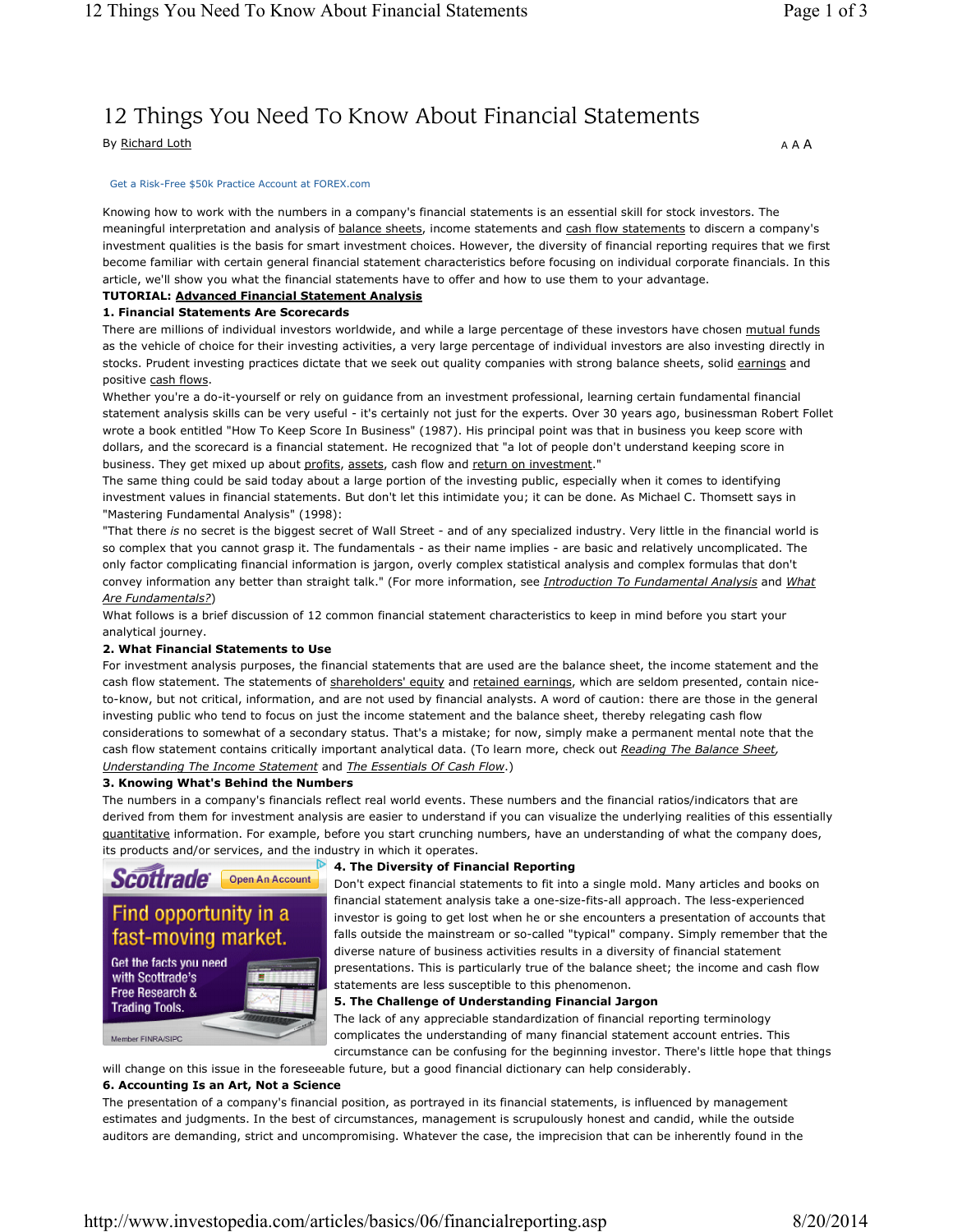accounting process means that the prudent investor should take an inquiring and skeptical approach toward financial statement analysis. (For related content, see *Don't Forget To Read The Prospectus!* and *How To Read Footnotes - Part 2: Evaluating Accounting Risk*.)

## **7. Two Key Accounting Conventions**

Generally accepted accounting principles (GAAP) are used to prepare financial statements. The sum total of these accounting concepts and assumptions is huge. For investors, a basic understanding of at least two of these conventions - historical cost and accrual accounting - is particularly important. According to GAAP, assets are valued at their purchase price (historical cost), which may be significantly different than their current market value. Revenues are recorded when goods or services are delivered and expenses recorded when incurred. Generally, this flow does not coincide with the actual receipt and disbursement of cash, which is why the cash flow becomes so important.

## **8. Non-Financial Statement Information**

Information on the state of the economy, industry and competitive considerations, market forces, technological change, and the quality of management and the workforce are not directly reflected in a company's financial statements. Investors need to recognize that financial statement insights are but one piece, albeit an important one, of the larger investment information puzzle.

## **9. Financial Ratios and Indicators**

The absolute numbers in financial statements are of little value for investment analysis, which must transform these numbers into meaningful relationships to judge a company's financial performance and condition. The resulting ratios and indicators must be viewed over extended periods to reflect trends. Here again, beware of the one-size-fits-all syndrome. Evaluative financial metrics can differ significantly by industry, company size and stage of development.

## **10. Notes to the Financial Statements**

It is difficult for financial statement numbers to provide the disclosure required by regulatory authorities. Professional analysts universally agree that a thorough understanding of the notes to financial statements is essential in order to properly evaluate a company's financial condition and performance. As noted by auditors on financial statements "the accompanying notes are an integral part of these financial statements." Take these noted comments seriously. (For more insight, see *Footnotes: Start Reading The Fine Print*.)

Say hi to 360 Checking & bye to fees. Open & snag a \$50 bonus.

## **11. The Auditor's Report**

Prudent investors should only consider investing in companies with audited financial statements, which are a requirement for all publicly traded companies. Before digging into a company's financials, the first thing to do is read the auditor's report. A "clean opinion" provides you with a green light to proceed. Qualifying remarks may be benign or serious; in the case of the latter, you may not want to proceed.

## **12. Consolidated Financial Statements**

Generally, the word "consolidated" appears in the title of a financial statement, as in a consolidated balance sheet. Consolidation of a parent company and its majority-owned (more that 50% ownership or "effective control") subsidiaries means that the combined activities of separate legal entities are expressed as one economic unit. The presumption is that a consolidation as one entity is more meaningful than separate statements for different entities.

## **Conclusion**

The financial statement perspectives provided in this overview are meant to give readers the big picture. With these considerations in mind, beginning investors should be better prepared to cope with learning the analytical details of discerning the investment qualities reflected in a company's financials.

## **Trade Like a Top Hedge Fund**

What can technical traders see that you don't? Investopedia presents Five Chart Patterns You Need to Know, your guide to technical trading like the pros. Click here to get started, and learn how to read charts like an industry veteran.

# You May Also Like



How To Invest \$100, \$1,000, Or \$10,000 Business Insider



How Wealthy People Use Credit Cards To Their Advantage Next Advisor



Sponsored Content by nRelate

The President's Private Stock Market Oxford Club